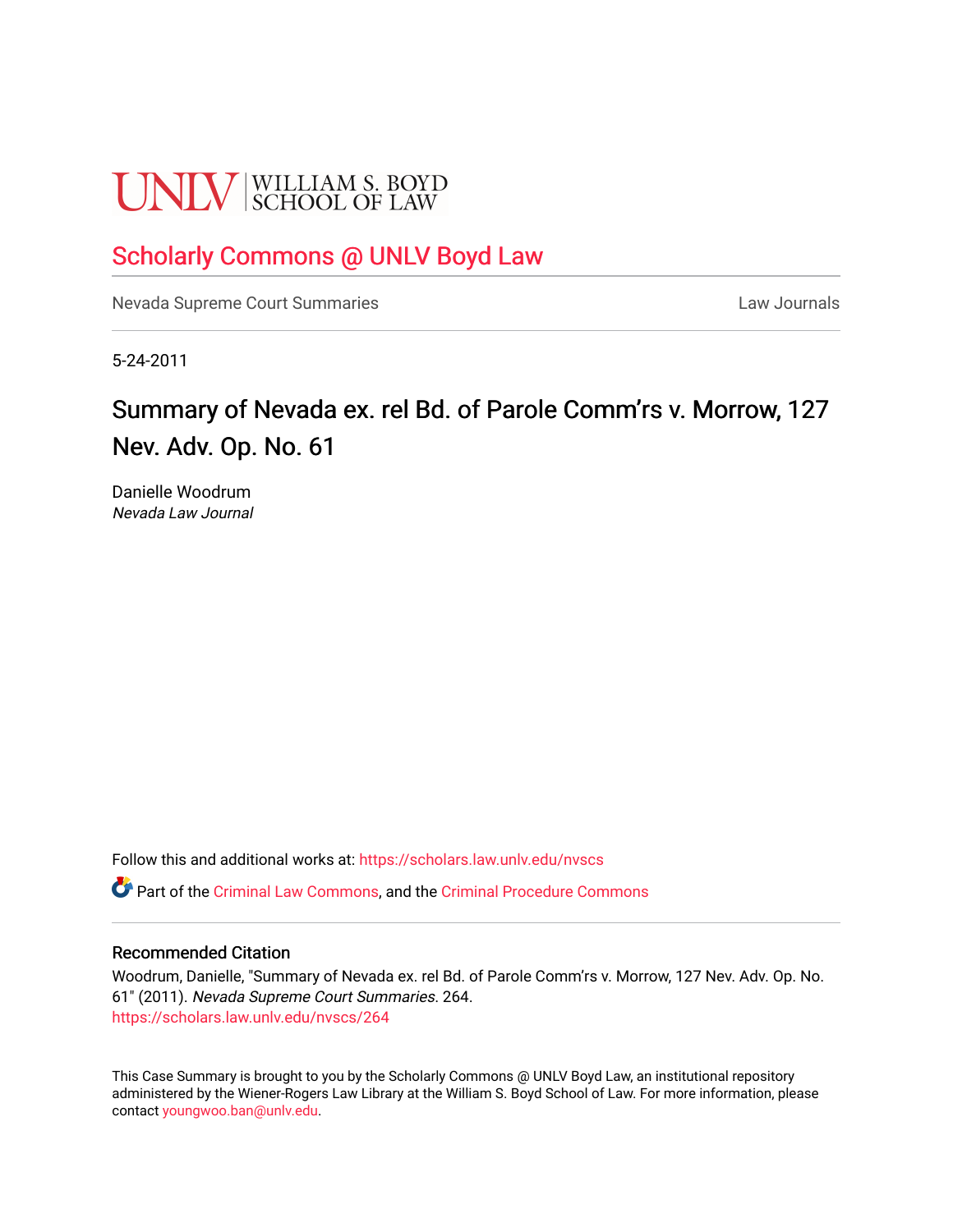*Nevada ex. rel Bd. of Parole Comm'rs v. Morrow*, 127 Nev. Adv. Op. No. 61 (May 26, 2011) 1

#### CRIMINAL LAW AND PROCEDURE – ADMINSTRATIVE LAW

#### **Summary**

An appeal from a district court order clarifying a judgment granting a writ of mandamus, and a proper person appeal from a district court order granting a motion to dismiss

#### **Disposition/Outcome**

The appeal from the district order clarifying a judgment granting a writ of mandamus was reversed and the order granting the motion to dismiss was affirmed.

## **Factual and Procedural History**

#### Morrow Appeal

The Nevada Board of Parole (the "Parole Board") denied Marrow"s parole. Morrow challenged the Parole Board"s procedure by filing a writ of mandamus in the district court seeking a new parole hearing.<sup>2</sup> The district court granted the writ and ordered that the Parole Board: (1) give Morrow a new hearing; (2) provide him with proper notice of the hearing; (3) give him the opportunity to speak or have a representative speak on his behalf at the hearing; and (4) provide him with a copy of his risk assessment file. Morrow received a new hearing, but the Parole Board did not provide him notice of the new hearing and Morrow was once again denied parole. Morrow sought a district court order to show cause why the Parole Board should not be in contempt. The district court denied the order to show cause, but directed the Parole Board to turn over every document it considered when it denied Morrow Parole.

 $\overline{\phantom{a}}$ 

<sup>&</sup>lt;sup>1</sup> By Danielle Woodrum.

<sup>&</sup>lt;sup>2</sup> Morrow argued his due process rights were violate because the board did not notify him of the hearing and denied him access to the documents it relied on.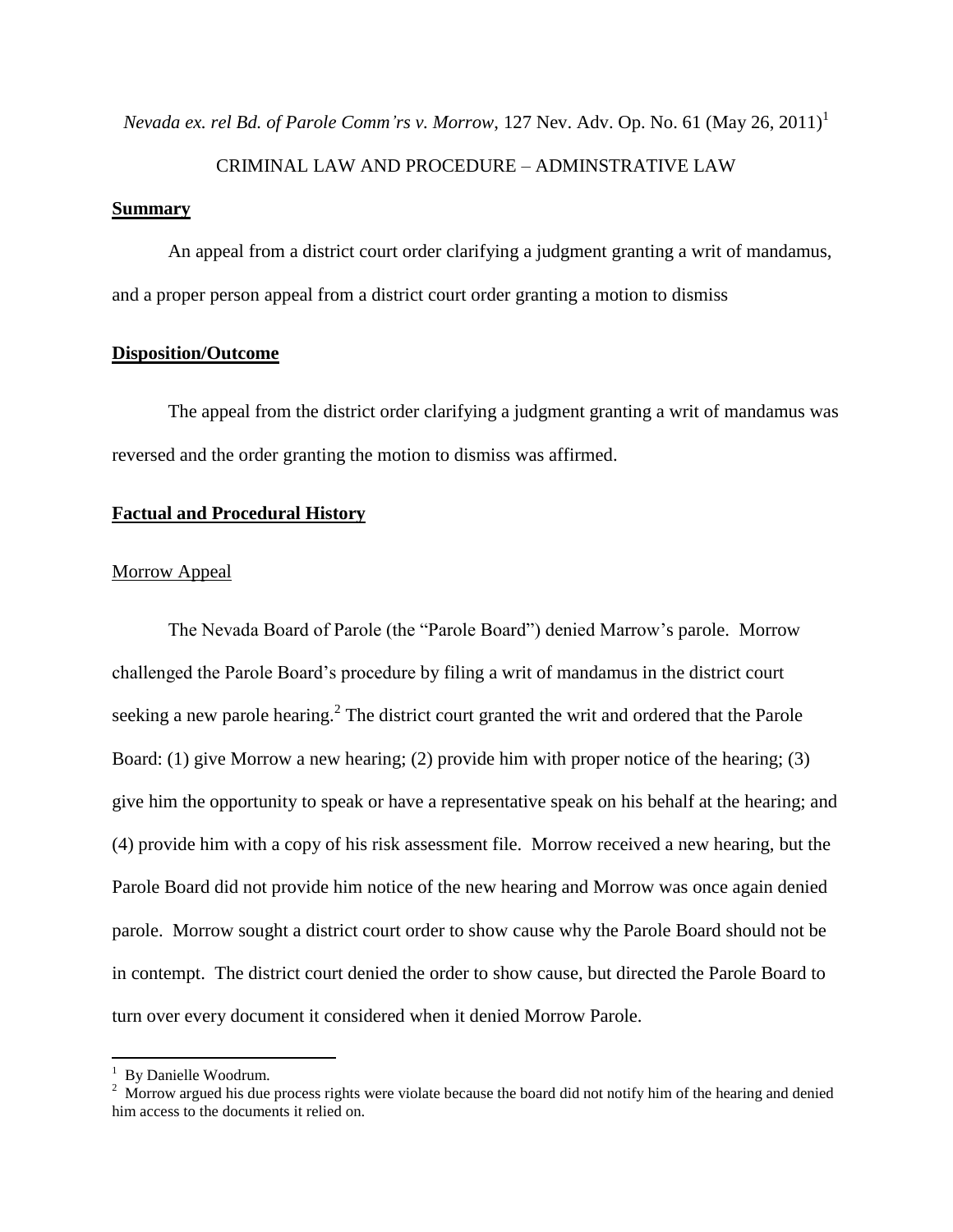#### Kamedula Appeal

Kamedula was also denied parole. He argued that the Parole Board violated Nevada"s Open Meeting Law and denied him certain due process rights including the ability to present certain evidence and the ability to cross examine witnesses during the hearing.

### **Discussion**

Justice Hardesty, writing for a unanimous three-justice panel of the Supreme Court of Nevada held that despite recent Nevada case law recognizing the Parole Board as a quasi-judicial body<sup>3</sup> and discussing the due process protections afforded in quasi-judicial proceedings,<sup>4</sup> constitutional due process rights do not attach to parole release hearings because no liberty interest is at stake.<sup>5</sup>

The Court held that Due Process rights do not apply to parole release hearings in Nevada. The Court stated that due process protections apply only when government action deprives a person of liberty or property and that a conviction extinguishes one"s liberty right to be released before the expiration of a valid sentence.<sup>6</sup> However, the court noted that a state may create an "expectancy of release  $\dots$  entitled to some measure of constitutional protection."<sup>7</sup> However, the Court reasoned that Nevada's parole statute<sup>8</sup> "only gives rise to a 'hope' of release on parole" and does not create any liberty or property interest sufficient to create a cause of action against

 $\overline{a}$ 

<sup>&</sup>lt;sup>3</sup> Witherow v .State. Bd. of Parole Comm'rs, 123 Nev. 305, 311-12, 167 P.3d 408, 412 (2007).

<sup>4</sup> Stockmeier v. State Dep"t of Corrections, 122 Nev. 385, 135 P.3d 220 (2006), *abrogated on other grounds by* Buzz Stew, LLC v. City of N. Las Vegas, 124 Nev. 224, 228 n.6, 181 P.3d 270, 672 n.6 (2008).

<sup>5</sup> *Id.* In *Stockmeier*, the Court held that Psychological Review Panel hearings were quasi-judicial hearings and therefore exempt from Nevada"s Open Meeting Law. *Id.*

 $6$  Greenholtz v. Nebraska Penal Inmates, 443 U.S. 1, 7 (1979).

<sup>7</sup> *Id.*

<sup>8</sup> NEV. REV. STAT. § 213.10705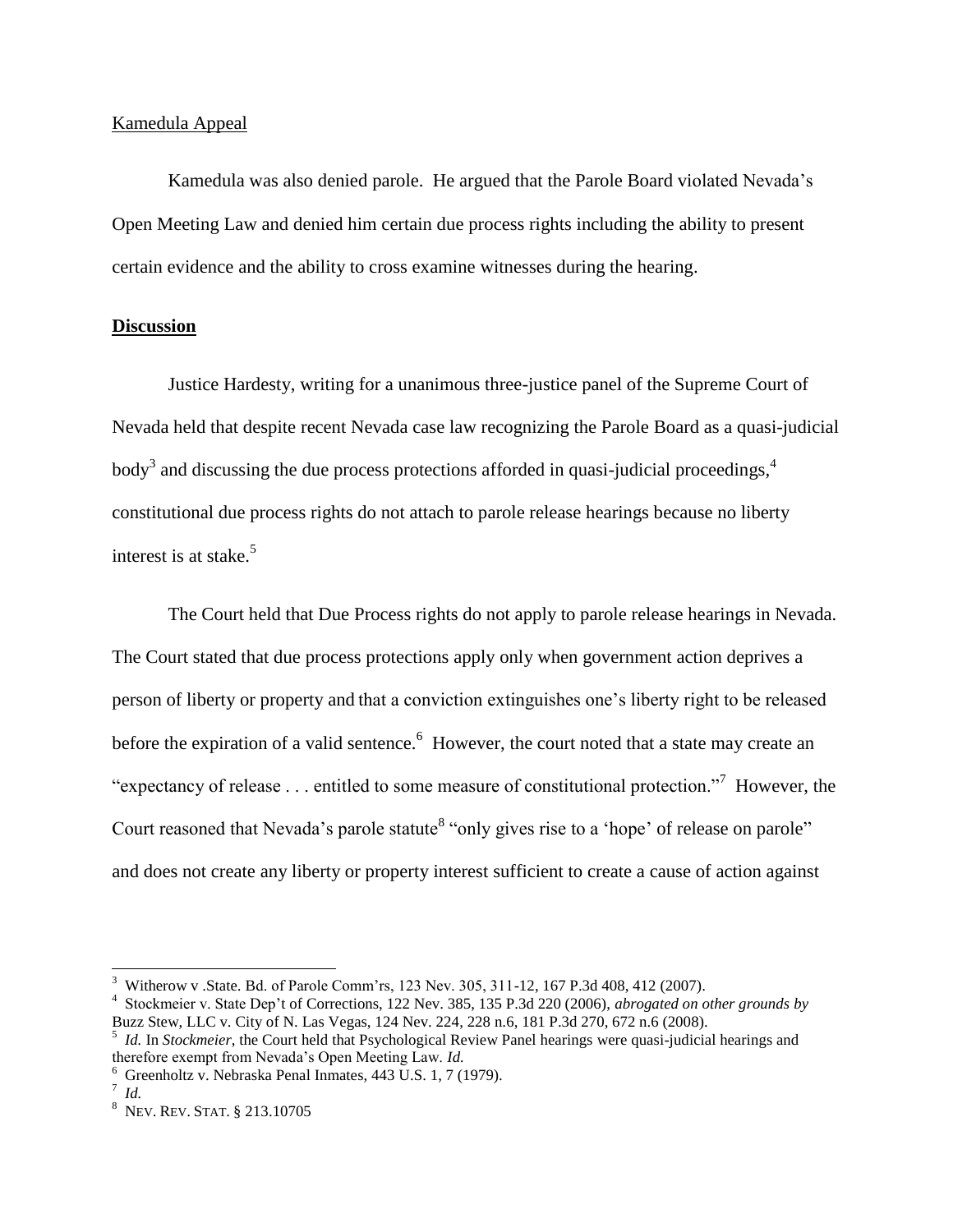the State.<sup>9</sup> Thus, the Court concluded that Nevada's statutes on parole hearings do not create a liberty interest sufficient to afford due process protections.

The Court also reviewed its decision in *Stockmeier* concerning whether administrative proceedings have a "judicial character." The Court focused on whether such proceedings maintained trial-like attributes.<sup>10</sup> However, the Court held that "[i]nasmuch as *Stockmeier* has caused some confusion about the nature of quasi-judicial proceedings in Nevada, we take this opportunity to expressly adopt and clarify the application of the judicial function test in this state."

The Court noted that a judicial function test determines the nature of an administrative hearing by examining the administrative entity's functions.<sup>11</sup> The Court expressly adopted the judicial function test for determining whether entities act in a quasi-judicial manner when performing their administrative duties. Thus, the Court clarified that due process protections afforded during a proceeding do not, alone, determine whether a proceeding is quasi-judicial. The Court held that procedural protections go to the ability of the hearing entity to hear witnesses and make decisions affecting property rights and is only one consideration in determining whether the hearing entity is performing a judicial function.

 $\overline{\phantom{a}}$ 

 $9$  Weakland v. Bd. of Parole Comm'rs 100 Nev. 218, 220 (1984).

<sup>&</sup>lt;sup>10</sup> *Stockmeier* at 391-92, 135 P.3d at 224. The Court linked quasi-judicial proceedings to four due process rights: (1) the ability to present and object to evidence; (2) the ability to cross examine witnesses; (3) a written decision form the public body; and (4) an opportunity to appeal to a higher authority*. Id.* Based on those considerations the Court held that Psychological Review Panel hearings did not afford each of those due process rights and were therefore not quasi-judicial. *Id.* 

<sup>&</sup>lt;sup>11</sup> Witherow v .State. Bd. of Parole Comm'rs, 123 Nev. 305, 312, 167 P.3d 408, 412 (2007). The Court noted the factors other jurisdictions look at for the judicial function test are the hearings authority"s ability to: exercise judgment and discretion; hear and determine facts; make binding orders and judgments; affect the personal property rights of private persons; examine witnesses and hear the litigation of the issues on a hearing; and enforce decisions or impose penalties. Craig v. Stafford Const, 856 A.3d 372, 377 (Conn. 2004).